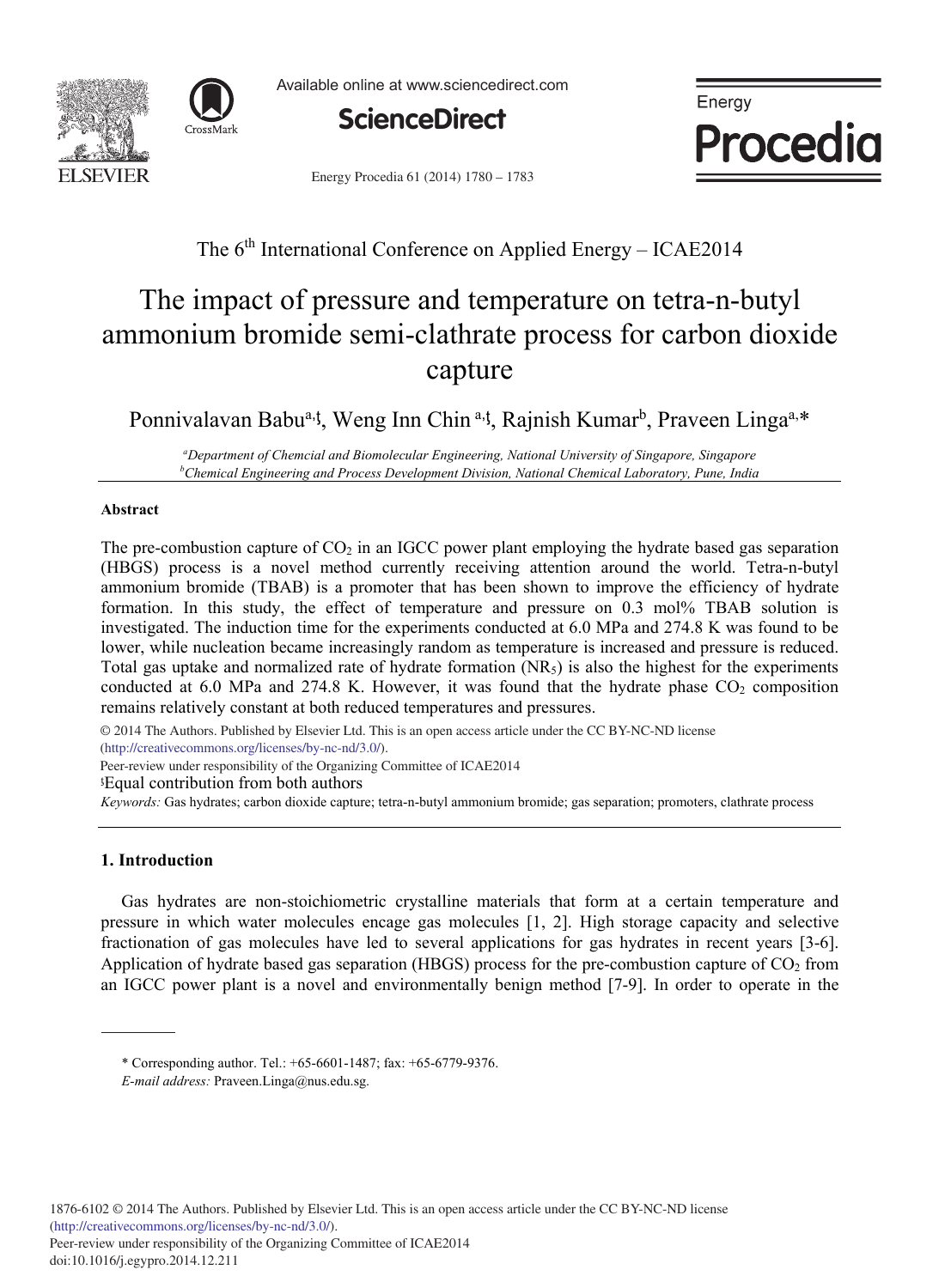pressure range of fuel gas mixture (2-7 MPa) coming out of IGCC power plant, there is a need for a promoter to reduce the operating pressure [10-13].

Tetra-n-butyl ammonium bromide (TBAB) has been reported to be promising promoter for  $CO<sub>2</sub>$ capture [14-17]. TBAB form semi-clathrate hydrates at mild conditions of 1 atm and 284.2 K, and can trap small gas molecules at favorable temperatures and pressures [18-20]. Thermodynamically, the presence of TBAB significantly shifts the equilibrium to lower pressure for all systems at a given temperature. Several studies in the literature have reported that 0.3 mol% is the optimum TBAB concentration for enhanced kinetics [12, 14]. Recently, in our lab we systematically evaluated the effect of TBAB concentration on the efficiency of the clathrate process at a pressure simulating the precombustion stream. We found out that the TBAB concentrations above 1.0 mol% are inefficient for the clathrate process to capture carbon dioxide [15]. Concentrations above 1.0 mol% resulted in lower gas uptake, lower hydrate growth rates, and significantly reduced separation efficiency [15].

The objective of this study is thus to evaluate the effect of temperature and pressure on the semiclathrate hydrate formation using a 0.3 mol% TBAB solution. This concentration was chosen also based on our recent study that found that it had the best performance for  $CO<sub>2</sub>$  capture with a fuel gas mixture based on total gas consumed and separation factor [15].

#### **2. Experimental Section**

The gas used was supplied by Soxal Private Limited and consisted of 40% Carbon Dioxide (CO2) and 60% Hydrogen (H2). TBAB from Alfa Aesar with a >98% certified purity was used. Distilled water prepared was used in the experiments. A detailed description of the experimental apparatus and the procedures is available in our previous work [15]. The mole balance calculation for the formation experiment is given in our previous work [15]. Accordingly, the normalized gas consumption  $(NG_t)$  in mol of gas/mol of water, Normalized rate  $(NR_5)$  in mole of gas/min/m<sup>3</sup> of water and the separation factor defined by Linga et al. [7] were calculated.

#### **3. Results and Discussion**

All experiments were carried out with 0.3 mol% TBAB solution which was reported to be the optimum in our previous study [15]. In our previous study, we evaluated the performance of 0.3 mol% TBAB at 6 MPa and 279.2 K. In order to investigate the effect of pressure and temperature, we carried out experiments at 4.5 MPa and 279.2 K and 6.0 MPa and 274.8 K respectively. The driving force for these conditions were 3.6 and 5.9 MPa respectively. Figure 1 presents a comparison of the effect of different experimental temperatures and pressures on the induction time (a), total gas uptake (b), the normalized rate of hydrate formation (c) and hydrate phase  $CO<sub>2</sub>$  composition (d) of a 0.3 mol% TBAB solution. The experiments conducted with the greatest driving force (at 6.0 MPa and 274.8 K) have the shortest induction time  $(10.8\pm14.7 \text{ min})$  compared to the lower driving force experiments. Induction time increases as the driving force decreases, and the occurrence of nucleation becomes increasing random: two out of the nine experiments reported in Babu et al. [15] at 6.0 MPa and 279.2 K; and two out of four experiments conducted at 4.5 MPa and 279.2 K did not nucleate. As the driving force decreases this stochastic nature becomes more prominent, resulting in some experiments not nucleating even after 100 min. This is also evident in the extent of the error bars presented in Figure 1, as the variability increases with the decrease in the driving force. This will be an important parameter in the deployment of the hydrate process for a large scale application like carbon dioxide capture. The induction time needs to be kept as short as possible for practical implementation**.**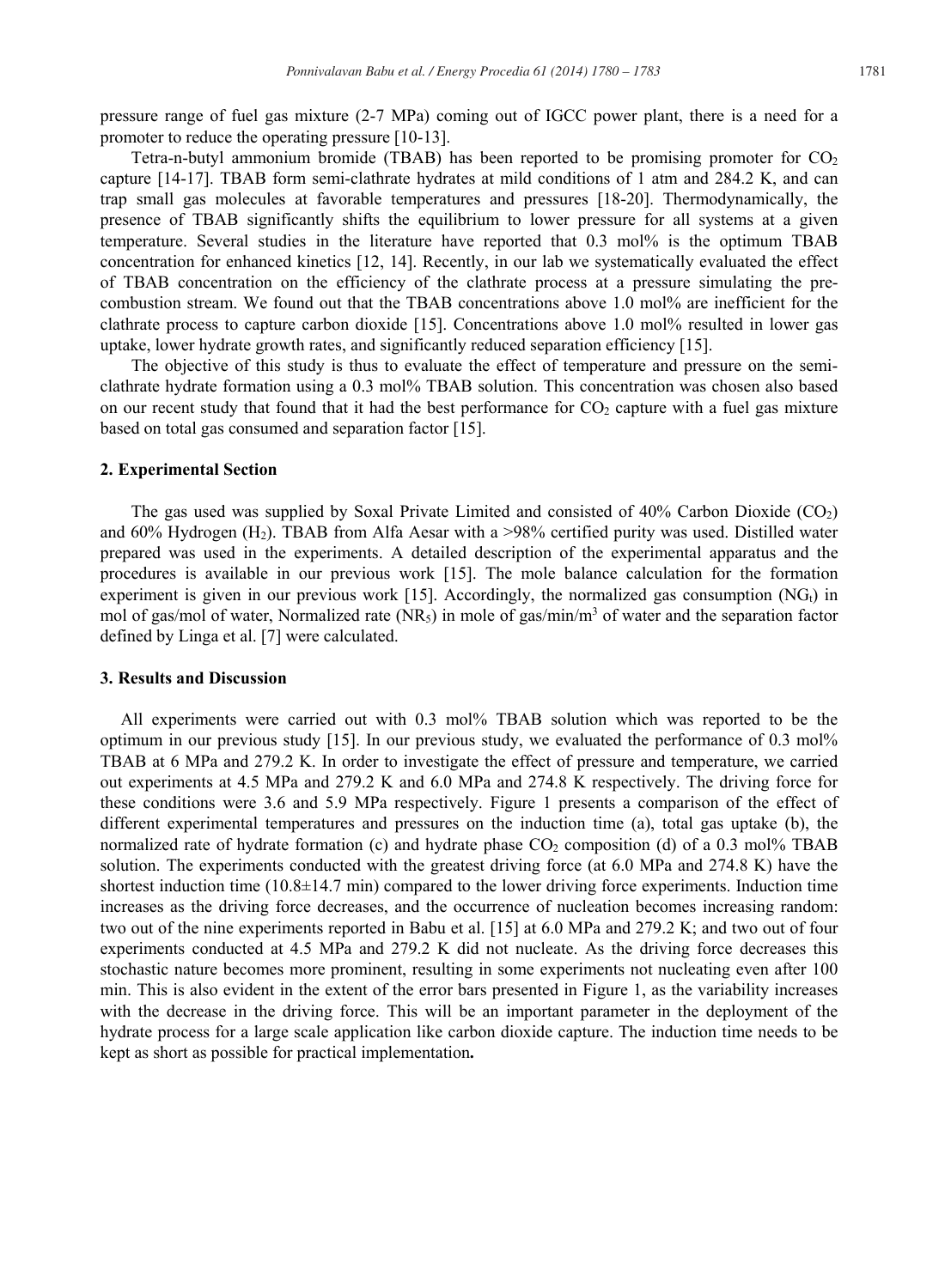The total gas uptake is highest for the conditions with a highest driving force (6.0 MPa and 274.8 K) and decreases as driving force decreases. This suggests that for 0.3 mol% TBAB solutions, a greater driving force would result in a higher gas uptake. This was again not the case at higher concentrations of TBAB that were investigated in our prior study [15], possibly due to the catastrophic formation of TBAB semi-clathrate hydrates at higher concentrations that lead to the decreased gas uptake due to mass transfer limitations.

The normalized rate of hydrate growth for semi-clathrate hydrate formation over the first 5 minutes of nucleation is an important parameter that has to be considered during process design is presented in Figure  $1(c)$ . The normalized rate is highest for the experimental conditions with the greatest driving force (6.0 MPa and 274.8 K) and slowest for experimental conditions with the lowest driving force (4.5 MPa and 279.2 K). It is however noted that the standard deviation for the experiments conducted at 6.0 MPa and 274.8 K is very large, and hence the difference between the normalized rate of the 6.0 MPa and 279.2 K may not be statistically significant. Hydrate phase composition of CO<sub>2</sub> seems to be relatively unaffected by the experimental conditions ( $\leq 6.0$ %), although its composition seems to be slightly lower for both conditions with higher and lower driving forces.



Figure 1. Effect of temperature and pressure on the (a) induction time, (b) total gas uptake, (c) normalized rate of hydrate formation over the first 5 min and on the (d)  $CO<sub>2</sub>$  composition in hydrate

#### **4. Conclusions**

In this study, the effect of temperature and pressure on semi-clathrate hydrate formation in a 0.3 mol% TBAB solution was investigated. Decreasing experimental temperature from 279.2 to 274.8 K at 6.0 MPa was found to reduce the induction time and increase both the total gas consumption and normalized rate of hydrate formation due to the increase in driving force. On the other hand, decreasing